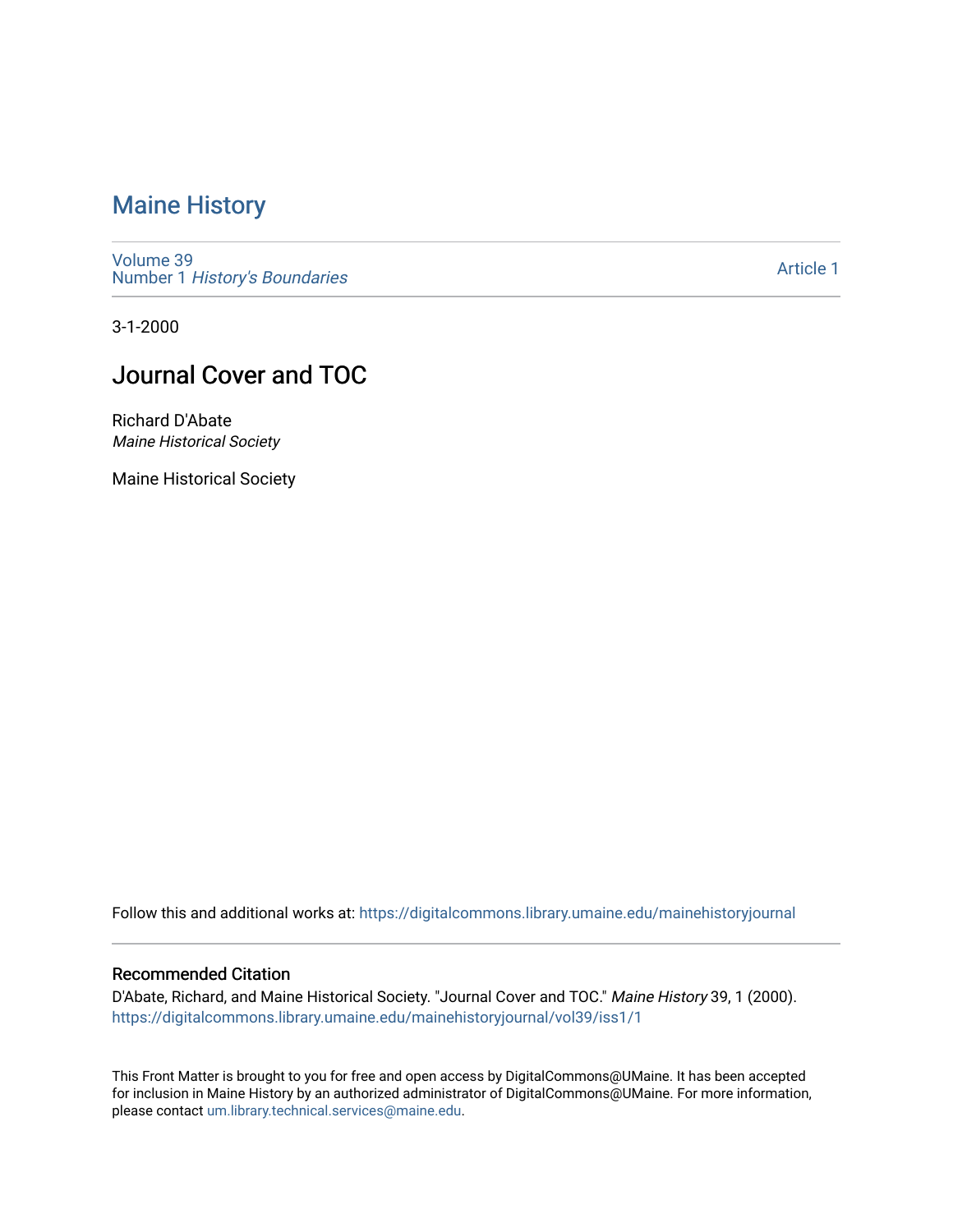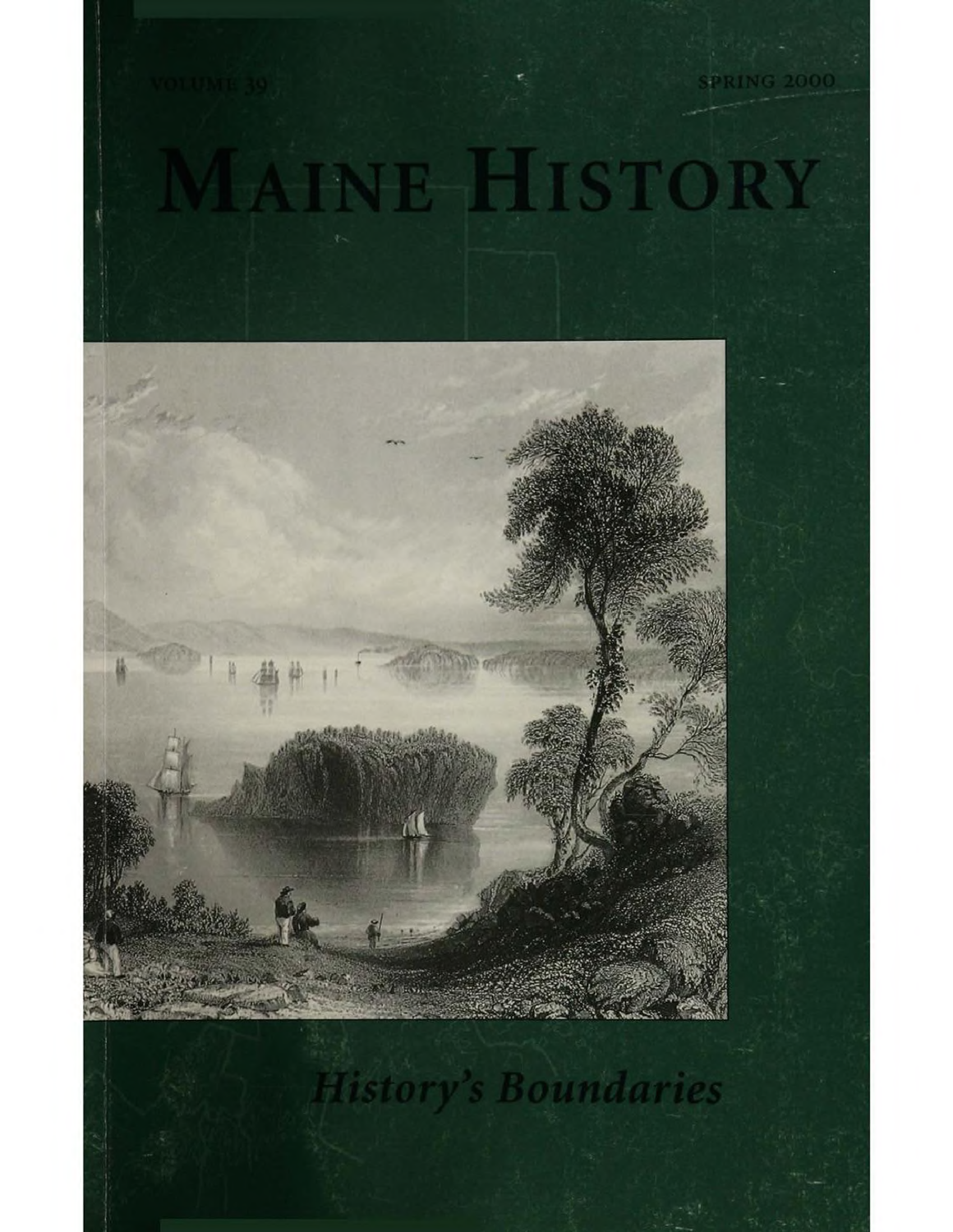### MAINE HISTORICAL SOCIETY

485 Congress Street Portland, Maine 04101

*Maine History* is published by Maine Historical Society Editorial Office Department of History 5774 Stevens Hall, University of Maine, Orono, Maine 04469

All correspondence and manuscripts for review should be sent to Editor, *Maine History*, 5774 Stevens Hall, University of Maine, Orono, ME 04469. Two copies of manuscripts should be submitted in double-spaced typescript and should conform to *The Chicago Manual of Style*, 14th ed. Manuscripts accepted for publication in *Maine History* are typically 30-35 pages in length. Manuscripts will not be returned unless accompanied by a stamped, selfaddressed envelope. The Maine Historical Society assumes no responsibility for the opinions and interpretations expressed by its contributors. The articles appearing in Maine History are abstracted in *Historical Abstracts* and *America: History and Life.*

Books for review should be sent to the book review editor, Stanley Howe, Director, Bethel Historical Society, Dr. Moses Mason House, Bethel, ME 04217.

*Cover Illustration:* The romanticized depiction of a peaceful harbor in William Bartlett's engraving "East Port and Passamaquoddy Bay" published in Nathaniel P. Willis, *American Scenery {*London: G. Virtue, 1840) belies the borderland conflict that took place there during the early nineteenth century. *Courtesy Maine Historical Society*

> Copyright  $\odot$  2000 by Maine Historical Society ISSN 1090-5413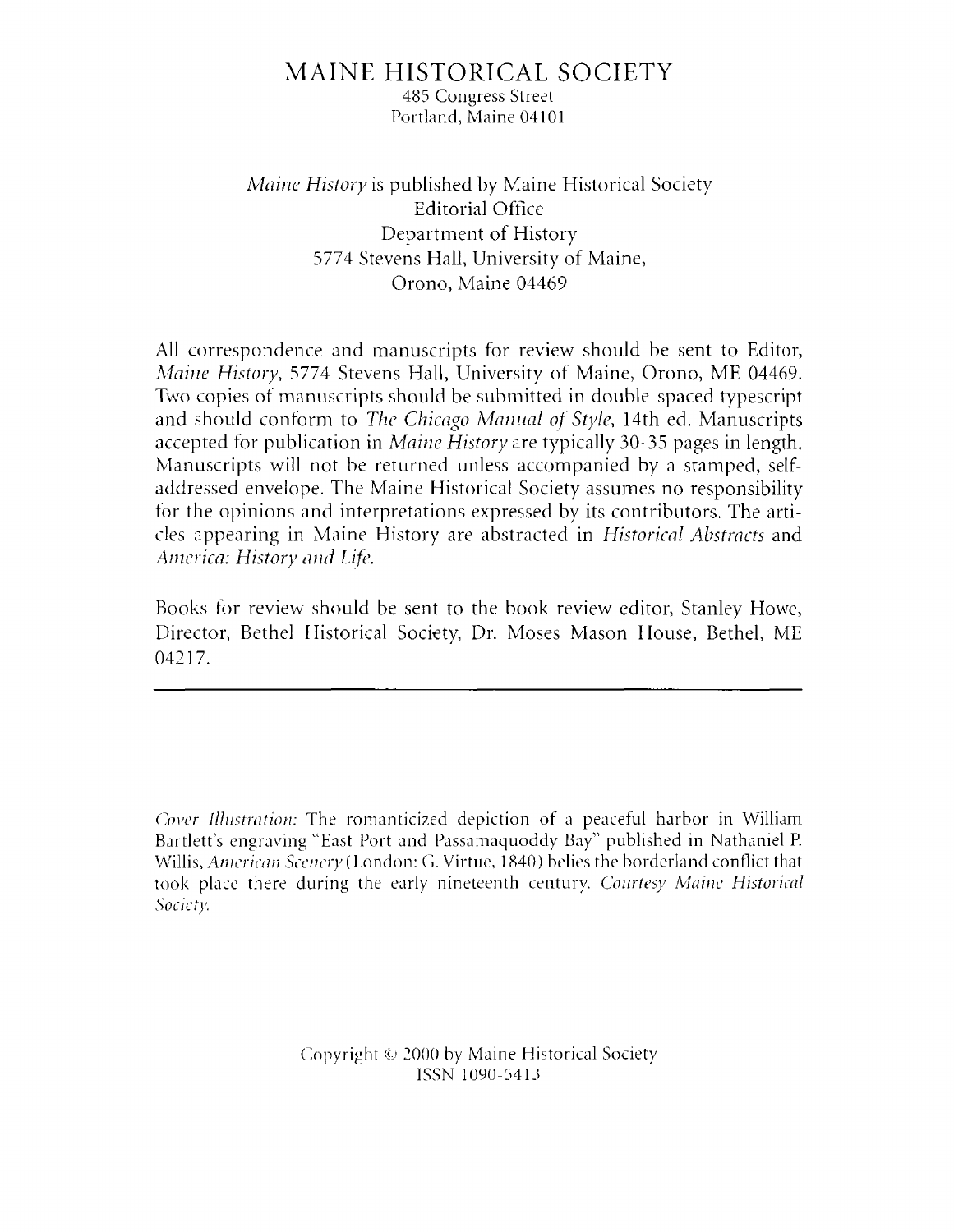# Maine History



### Editors RICHARD W. JUDD MARTHA J. MCNAMARA

**Editorial Board** ROBERT H. BABCOCK, Chairman University of Maine Emeritus

**EMERSON BAKER** Salem State College

**JOYCE BUTLER** Maine Historical Society

EDWIN A. CHURCHILL Maine State Museum

**RICHARD CONDON** University of Maine at Farmington

**JOSEPH CONFORTI** American and New **England Studies** University of Southern Maine

**JACOUES DOWNES** University of New England

**JOEL EASTMAN** University of Southern Maine

**GRETCHEN FAULKNER** Hudson Museum University of Maine

**GREGORY P. GALLANT** Margaret Chase Smith Library

**STEPHEN HORNSBY** Canadian-American Center University of Maine

**Book Review Editor STANLEY R. HOWE** 

**STANLEY R. HOWE Bethel Historical Society** 

**ARTHUR M. JOHNSON** University of Maine **Emeritus** 

> **JAMES LEAMON Bates College**

MAUREEN ELGERSMAN LEE University of Southern Maine

> **SARAH MCMAHON Bowdoin College**

**HAROLD PRINS** Kansas State University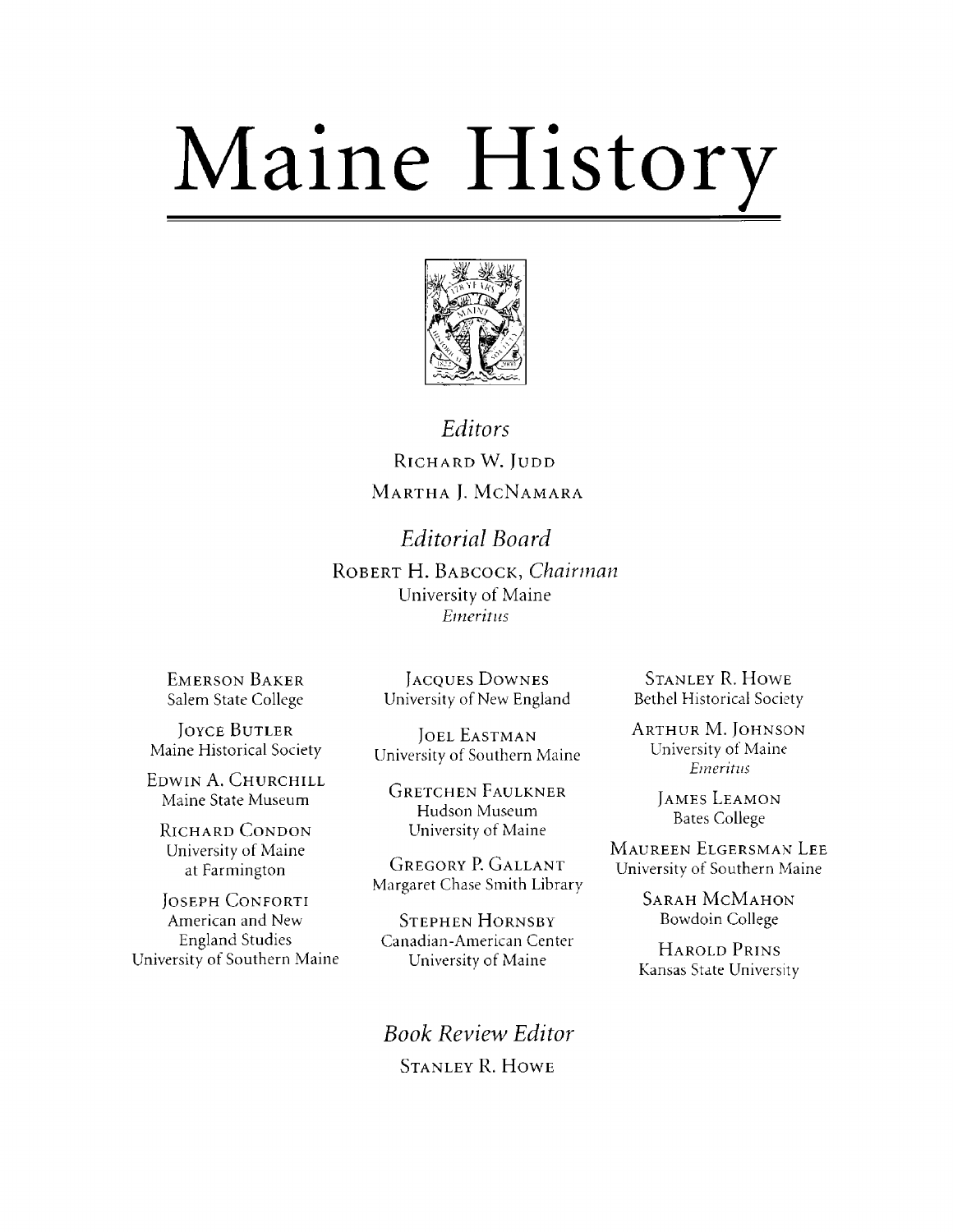## Maine History

NUMBER 1

SPRING 2000

 $\mathbf{1}$ 

 $\overline{3}$ 

**VOLUME 39** 

Contents **ABOUT THIS ISSUE** Richard D'Abate **CENTERS AND PERIPHERIES: LOCATING MAINE'S HISTORY** Alan Taylor MURDER ON ISLE AU HAUT: VIOLENCE AND JEFFERSON'S EMBARGO IN COASTAL MAINE, 1807-1809 Joshua M. Smith 17 "CATCHING CANNONBALLS": REFLECTIONS ON A CAREER AS A HISTORY TEACHER Jerome Nadelhaft 41 FROM THE COLLECTIONS: THE CRAWFORD AND ELLA PEFFER/REDPATH CHAUTAUQUA COLLECTION **BOOK REVIEWS** The Massachusetts Historical Society: A Bicentennial History, 1791-1991, by Louis Leonard Tucker. Elizabeth A. De Wolfe **Interpreting Early America: Historical Essays,** R. C. Richardson by Jack P. Greene Molly Spotted Elk: A Penobscot in Paris, by Bunny McBride Roger B. Ray

William David Barry 53 55 Molly Spotted Elk: Another Appreciation Pauleena MacDougall The Artist's Mount Desert: American Painters on Shelli Lott *the Maine Coast*, by John Wilmerding Politics of Conscience: A Biography of Margaret Chase Smith, by Patricia Ward Wallace Kimberly R. Sebold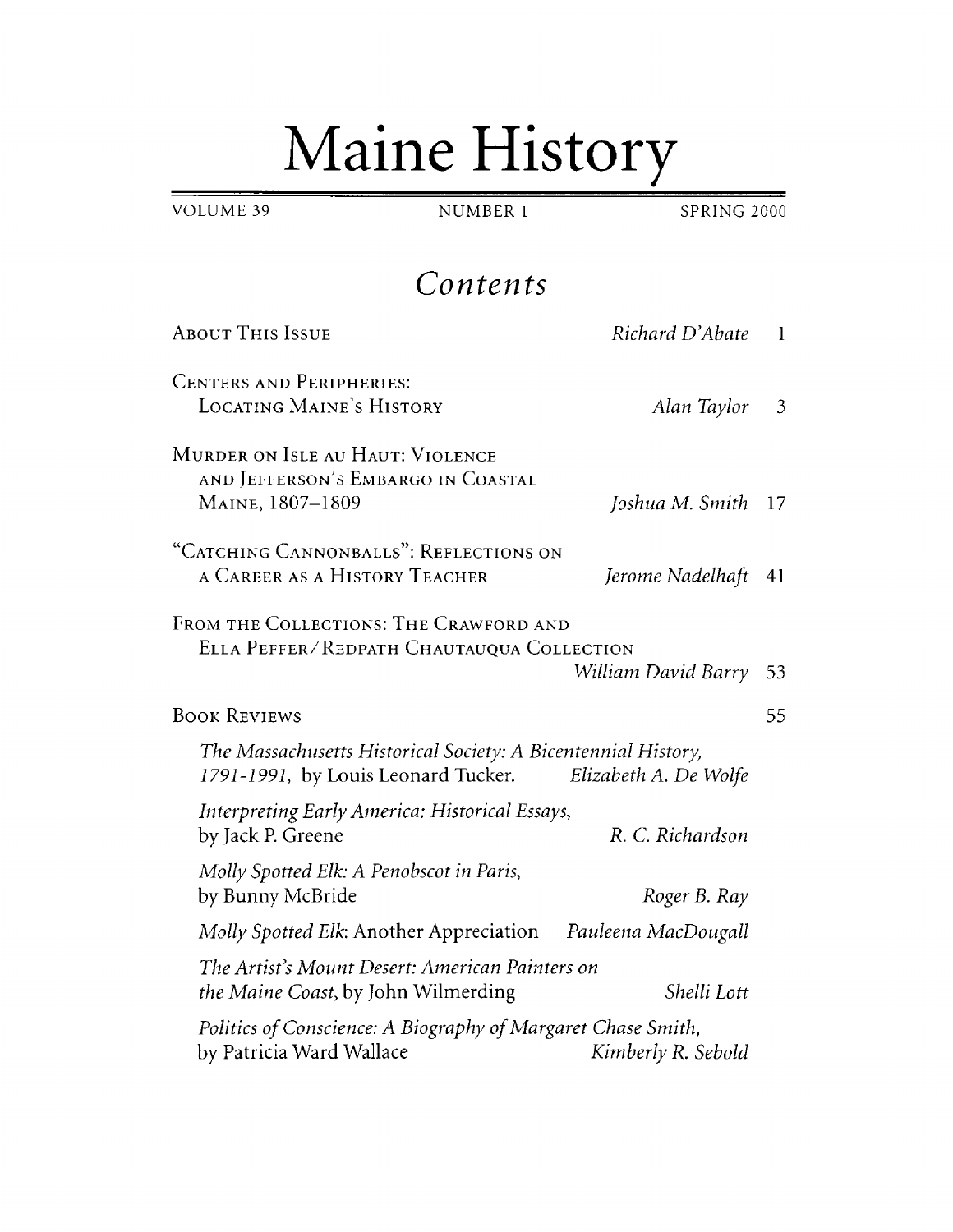*Maine,* A *Peopled Landscape: Salt Documentary Photography\** 1978 to 1995, edited by Hugh T. French

*Always Rachel: The Letters of Rachel Carson and Dorothy*<br>*Freeman, 1952-1964*, edited by Martha Freeman *Lance Paradis Freeman, 1952-1964, edited by Martha Freeman* 

*Sarah Orne Jewett: Her World and Her Work,* by Paula Blanchard *Elizabeth Hedler*